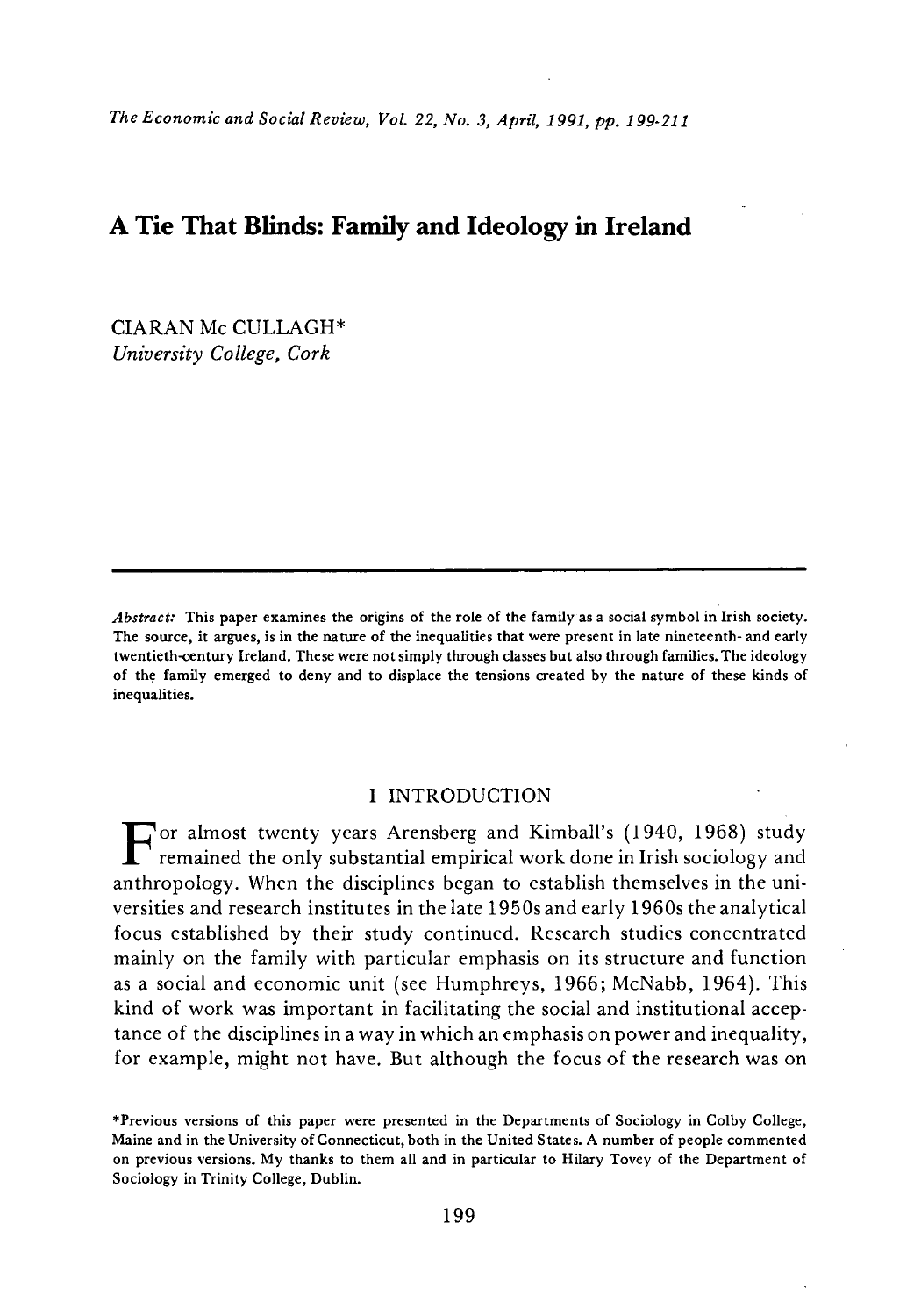#### THE ECONOMIC AND SOCIAL REVIEW

the family, an important aspect of its social significance was overlooked. This was its central role as a key symbol in the ideology of Irish society. This position is reflected in the privileged status which it is given in the Irish Constitution and in the controversies which so often revolve around the need to "preserve the family". Lee and  $\acute{o}$  Tuataigh (1982, p. 151) suggest that "no society in Europe so exalted the ideal of the family in its official rhetoric". This paper seeks to examine why the symbol of the family came to occupy such a central position in the dominant ideology of Irish society.<sup>1</sup>

## II THE FAMILY AS SOCIAL SYMBOL: ITS USES

The social symbol of the family does not, of course, stand alone. It is linked to the syndrome of values called "rural fundamentalism". The dominant ideology in Ireland, according to Peillon (1982, p. 3), "expresses itself in both nationalist rhetoric and in a desire to preserve a highly idealized rural past". These notions of the unified family and the idealisation of the rural come across in many areas but can be seen most clearly if we examine the terms in which a number of policy initiatives have been justified. The introduction of censorship in the 1930s is a case in point. This was seen by its proponents as the way to protect and safeguard what they considered to be national virtues (Murphy, 1984, p. 51). These virtues turn out on closer inspection to revolve primarily around the control of representations of sexuality. The real object of this control was the defence of family virtues and the protection of an idealised version of family life (Lee, 1989, p. 159). This image of the family was also important in the framing of the 1937 Constitution. "De Valera", Lee (ibid., p. 207) notes, "clung to an ideal-type image of the Irish family as a loving haven of selfless accord". This is reflected in Article 41 of the Constitution which "recognises the Family as the natural primary and fundamental unit group of Society" and as an institution which possesses "inalienable and imprescriptible rights, antecedent and superior to all positive law". This article has been described by Kelly (1980, p. 483) as "among the most innovatory in the entire constitution".

This image also provided the rhetoric to criticise new policy developments. Sean Mac Entee, for example, claimed that the Unemployment Assistance Act of 1933 had undermined parental authority. "Without the firm exercise of such authority", he said (Mac Entee, quoted in Lee, 1989, p. 284), "a peasant

200

**<sup>1.</sup> John Mc Gahern captures its importance in his recent novel** *Amongst Women,* **when the daughters in Dublin face a family crisis. "Then she rang Sean Flynn (her fiance) who said he would leave work and come over to meet them in the canteen. Such was the primacy of the idea of the family that everyone was able to leave work at once without incurring displeasure. In fact their superiors thought the sisters' involvement was admirable. Sheila won much sympathy and received many offers of help. 'You can make up the old work any time,' they said". (Mc Gahern, 1990, p. 123).**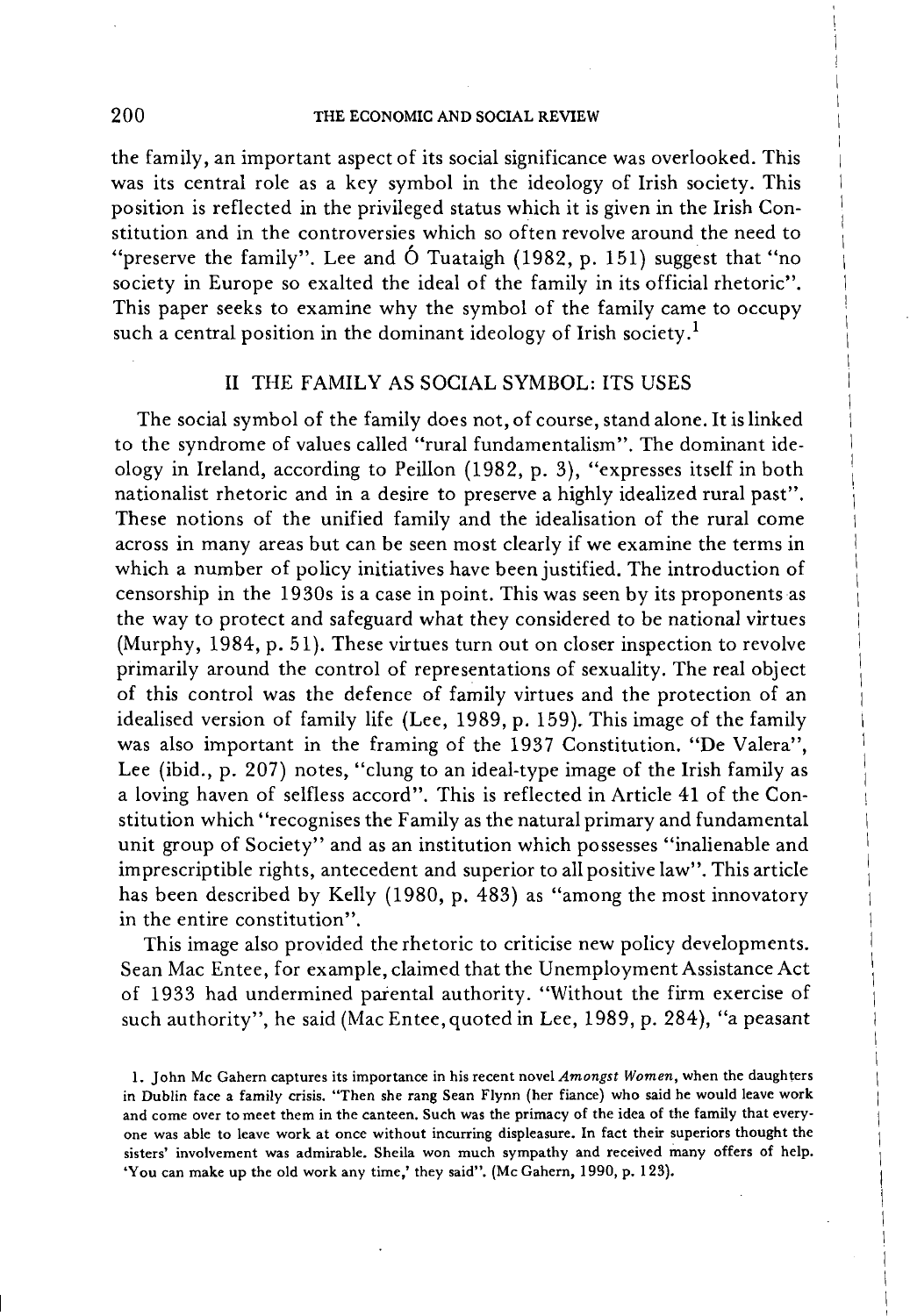economy such as ours, based on the patriarchical principle, cannot survive". The first formal protest an Irish Government received from the Catholic hierarchy on a piece of legislation was on the Health Act of 1947. The terms in which their protest was formulated were those of the rights of the family. When the Limerick branch of the Medical Association of Eire took up the protest, this too was couched in the language of family rights and it emphasised the central importance in society of "a healthy family life" (see Whyte, 1971, p. 13Off). It might be argued that this was a defence which would have been offered by the Catholic Church anywhere in Europe at that time. Whyte (ibid., pp. 261-165) however suggests that the Catholics, and the Catholic Church, in Ireland were significantly more vociferous in the use of this style of argument.

This kind of rhetoric is not confined to the 1930s and the 1940s. Consider, for example, the document produced in 1982 by the Association of Garda Sergeants and Inspectors (AGSI, 1982). This outlines their response to rising crime in Ireland. It argues for a re-creation of community and evokes an image of a conflict-free past which, if it could only be recaptured, would solve major social problems. The role of the family is central to this solution as one of the factors responsible for the weakening of community stability, it claims, is "the loosening of family structures" (ibid., p. 6). Nally, general secretary of the AGSI, makes much the same point in promoting their scheme of community policing. He argues that an important feature of the present crisis is "a gradual breakdown of the family structure" (Nally, 1983, p. 3). All of this suggests, by implication, a past with unified, tightly structured and stable family life. The precise historical location of such unity is difficult to identify — it could have been anytime from the 1920s to the 1950s — although by their nature such glorious periods are always in the past and never in the present. They are, as Pearson (1983, p. 48) puts it, "glimmering in the distance, just out of sight, back over the next hill, twenty years ago, before the war".

These views of family stability were echoed in the thought of de Valera and "his evocation of a frugal pastoral Utopia" (Murphy, 1983, pp. 11). They were given significant academic support by the work of Arensberg and Kimball (1940, 1968). The picture the anthropologists presented, of an integrated set of relationships within families, and between families, kin groups and neighbours in rural Ireland, was more a product of their theoretical interests in functionalism than of their somewhat more recalcitrant empirical material (see Bell, 1983). But the acceptance and popularity of their ideas was not a purely academic issue. Their work, as Bell (ibid., p. 22) argues, provided a theoretical discourse "to complement the ideological self-understanding of the new nation (or at least its nationalistically inspired intellectual élite)".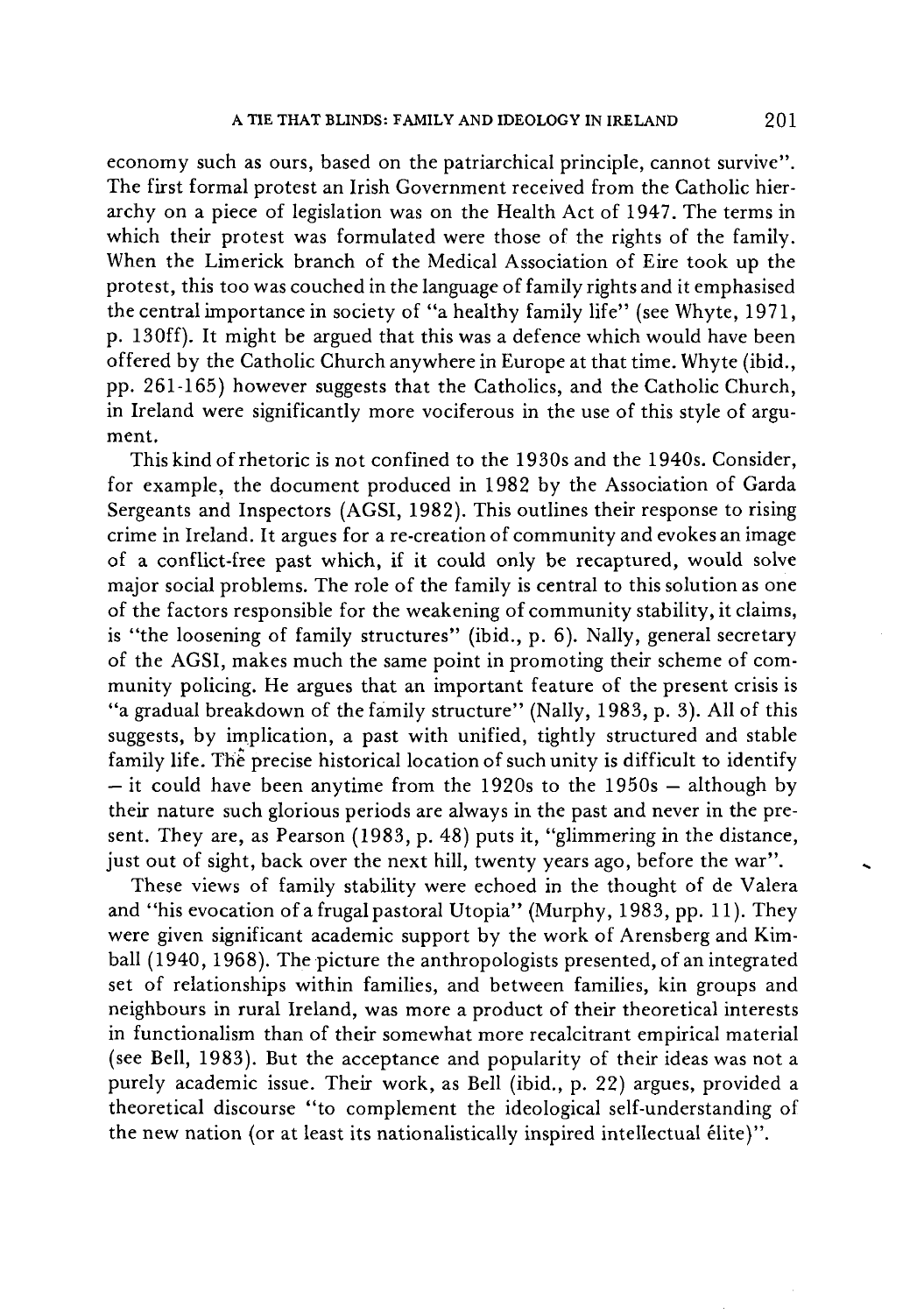### THE ECONOMIC AND SOCIAL REVIEW

# III THE FAMILY AS IDEOLOGY

However if one takes the idea that the image of the family is an important ideological symbol in society and if one turns to recent sociological writings on the family for the analytical tools to explore it, the search is unproductive. This literature remains resolutely tied to the "empirical realities" of family life. Little has been written on the ideological significance of the image of the family in society. If one extends this to the argument that a symbol with ideological significance serves particular purposes — for example, to obscure or mystify certain unpalatable realities — then the literature on the family is silent. Exploration of this topic requires us to look beyond this kind of literature for a starting point.

A useful point of entry is provided by Williams's work on the myths that surround the English countryside (Williams, as outlined in Newby, 1979, pp. 17-21). Williams (ibid., p. 17) describes the persistence of the idea of "rural retrospect", the myth that the past in the countryside was more "real" than the present and that the "real" countryside was the countryside of yesterday. He then asks "what kind of experience do the ideas appear to interpret?" The experience, he argues, has its roots in the manner in which capitalist development proceeded in rural England. It conferred differential benefits on the rural population and, through that, produced new sources of social conflict and social inequality. These, in turn, created the need for new social and political controls to stabilise the rural system. In other words, the form of capitalist development created the need for a mystifying ideology. Moreover, because the inequalities were so visible in rural areas and were not concealed either by market mechanisms or the residential segregation typical of modern urban society, the need for a stabilising ideology was correspondingly greater. The need was for an ideology that would disassociate the landlords who had promoted capitalist development from the consequences of their actions. The myths of the breakdown of rural life and of the superiority of the past were particularly suitable for this purpose. Landlords could share these myths with the rural poor and the break-up of rural society was something they too could regret. The effect on the rural poor was to deprive them of the terms in which they could articulate their everyday experiences of landlord domination and consequent deprivation. Through these myths "[T] he English land-owning class . . . was idealized and displaced into an historical contrast with its own real activities" (Williams, quoted in Newby, ibid., p. 20). What this perspective suggests, then, is that if we wish to understand the emergence of a particular ideology, we must examine how the need for it arose and this is most usefully sought in the nature of social inequalities and tensions in the relevant society.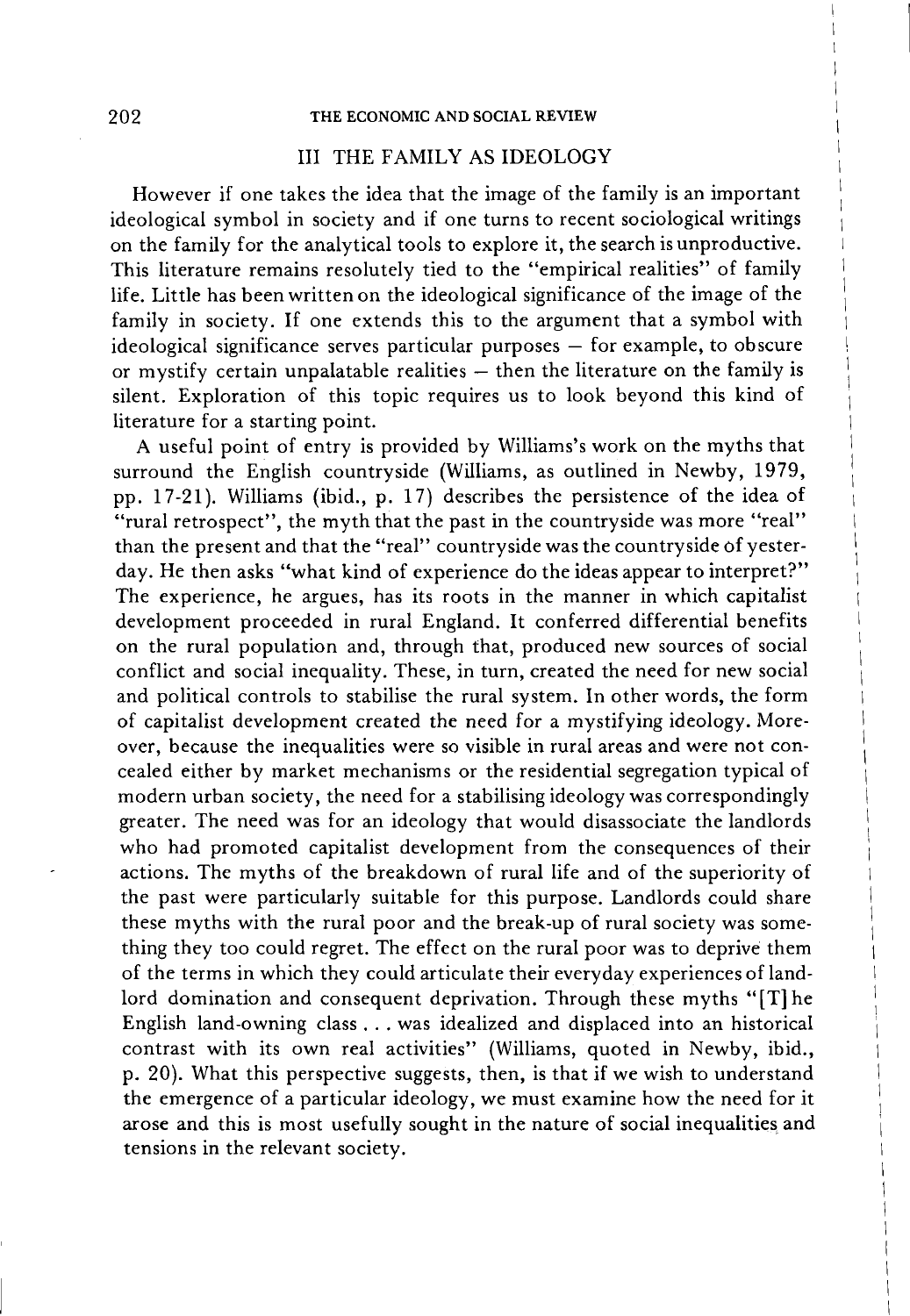# IV THE SOCIAL SOURCES OF IDEOLOGY

When we apply this perspective to Ireland we find that what is striking about late 19th- and early 20th-century rural Ireland is not the existence of forms of inequality or conflict but their social location. A considerable amount of conflict was rooted in the nature of landlord-tenant relationships. But this was declining in importance as the land question moved towards resolution and such conflict was easily handled at an ideological level through traditional nationalist ideology. There were, however, significant sources of conflict in the society that could not be reduced to, or explained in, either class or nationalist terms. These were the tensions and conflicts which existed either between or within families. The central argument of this paper is that it was the need to manage these tensions that produced the "family-centred" ideology of Irish society.

Three sources of tension were important. The first was inter-family disputes over land. There is a complex dispute among historians about the nature of social unrest in late 19th-century rural Ireland (see, for example, Lee, 1979). While it is true that some was class-based between landlord and tenant, an examination of police records indicates that a substantial proportion of disputes was between family groups and between neighbouring families (see Fitzpatrick, 1982). Faction fights, for example, tended in reality to be interfamily conflicts over land as the factions were usually based on either family or kinship ties (ibid., p. 58). Beames's (1978) examination of peasant assassinations in pre-famine Tipperary tends to support this analysis. He found that almost one-third of the assassinations were of peasant farmers and that, where they were killed, "it is the issue of land which prevails, and proletarian concerns — conacre, wages, food prices, farm mechanization — do not figure at all" (ibid., p. 85). Curtin's (1988) study of disputes in a West of Ireland community in the mid-1970s suggests that inter-family disputes still persist and that their source is still primarily land. It is hardly surprising that, in a situation of deprivation, a major source of conflict should be over the one resource that had the potential to relieve, or at least alleviate, the deprivation.

The second source of tension was the widespread exploitation of family labour by parents. On most farms family members worked as farm labourers. The need of the farm for the labour of family members was, for example, a major influence on the education system where farm families often withdrew their children from school at critical stages in the agricultural cycle. But if family members served as farm labourers there was a crucial difference between them and the more conventional agricultural labourers. The use of family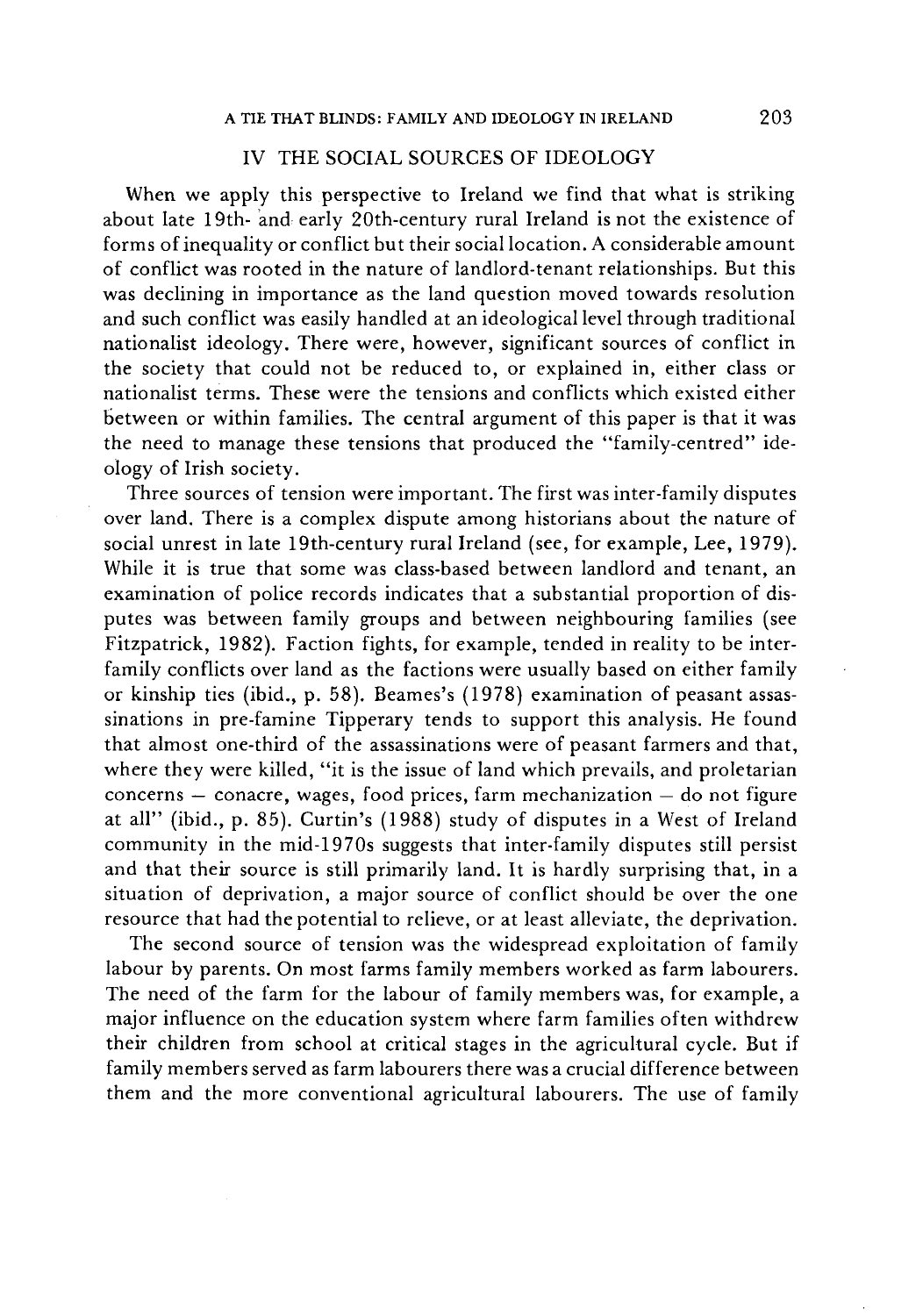labour was free. As Harris (1988, p. 430) puts it, "sons were an important resource that enabled a man to avoid paying for labour".<sup>2</sup>

O'Danachair, writing in the 1960s, outlined the effects of this kind of system. "Sons and daughters", he said (O'Danachair, 1962, p. 191), "who work on their parents' farm often do not get any remuneration or reward for their labours .. . in present conditions, with pastime and recreation increasingly on a commercial basis, the absence of some form of wage or allowance can be a very annoying and disturbing factor in rural life". This is particularly so when it is considered alongside other practices which he described as "distasteful in the extreme". These include the example of "a 'boy' of fifty [being] ordered about by a doddering parent" (ibid., p. 191). If these were social irritants in the 1960s then they must also have been sources for potential conflict in the past when many of the strategic decisions in the family, such as the choice of an heir and the postponement of marriage, were designed to maximise the availability of the free labour of the children (see Gibbon and Curtin, 1978).

As theoretical discussion stands at present, sociology does not have the concepts with which to study economic exploitation within families. Recent work in the area of peasant studies has begun to develop concepts which facilitate this analysis. The concepts of "family farm" and "simple commodity production", as developed by Friedmann (1980, 1987), are particularly useful. For example, simple commodity production, which "identifies a class of combined labourers and property owners within a capitalist economy" (Friedmann, 1980, p. 162), can be applied to the Irish family farm situation as outlined here. But if it is, the use of the concept of exploitation within the Marxist understanding of the term is ruled out. This refers to the appropriation of surplus labour of the producing classes by the non-producing class. But it does not apply to the class of simple commodity producers because here the roles of capitalist and labourer are combined in the one class. As Friedmann (1987, p. 249) puts it, "the specific and opposing interests of capital and labour are joined in simple commodity production" and "it follows from the concept of simple commodity production that integration of owners of the means of production into factor markets precludes their exploitation" (Friendmann, 1980, p. 169). The simple commodity producer or family farmer, according to this analysis, cannot exploit himself.

But there are still significant gaps in this literature. The possibility that there might be exploitation in the use simple commodity producers make of

**<sup>2.</sup> Harris emphasises the role of the labour of sons rather than daughters. The position of daughters is unclear but there is a suggestion that they were less valued than sons (see McNabb, 1962, p. 240). This presumably was because they were felt to be less useful for the physical labour of farm work.**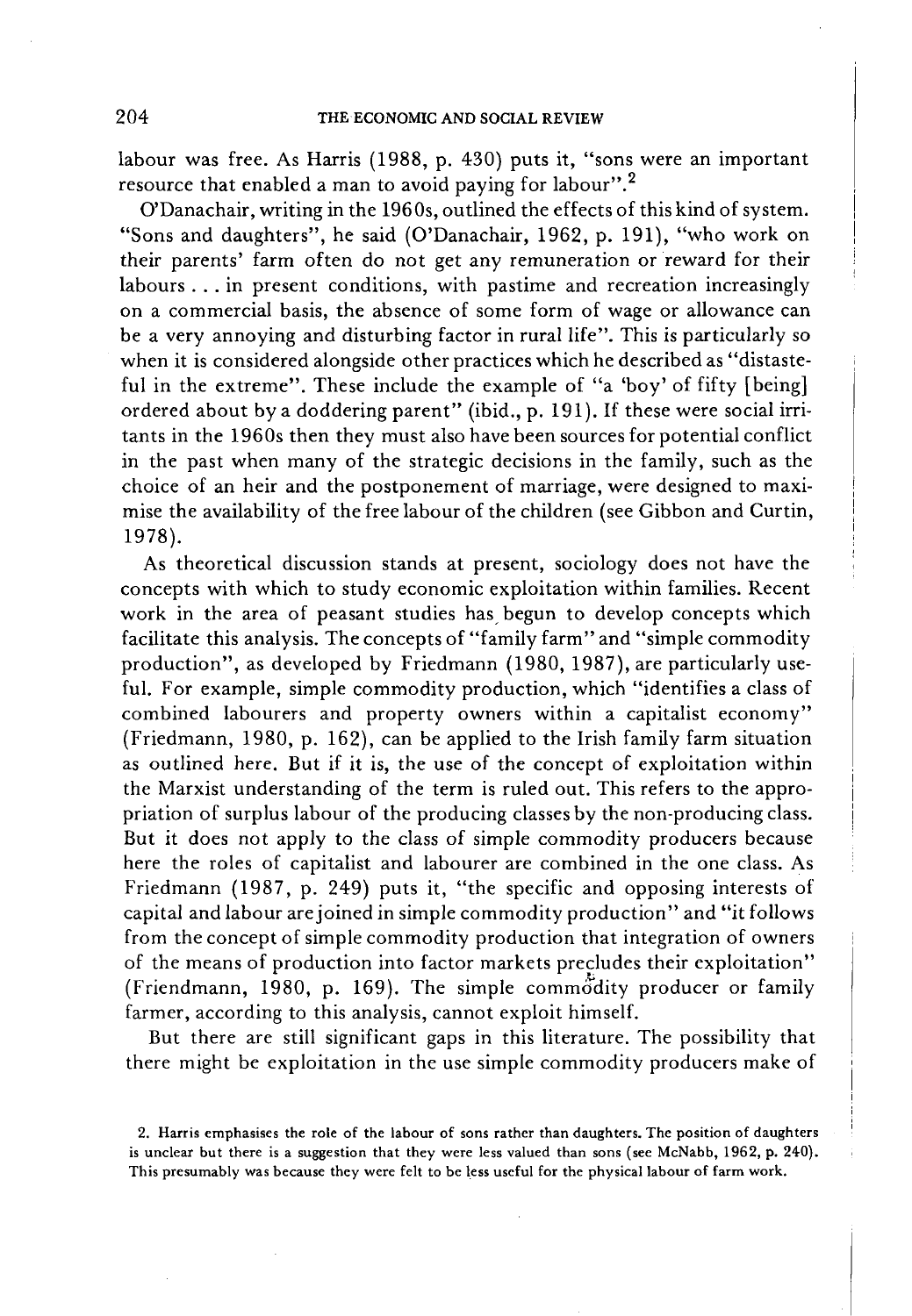the labour of their own family members has not yet been fully explored. While Friedmann (1987, p. 249) acknowledges the work of Chaynov on the internal dimensions of the farm family, she argues that "we must go beyond Chaynov to understand the family as a site of inequality and domination and an arena of struggle". Some work has begun to examine struggle within the family. So far it has tended to focus on domestic work, on the gendered division of labour on family farms and, more specifically, on the relationships between husbands and wives (see, for example, Bouquet, 1984). Other forms of unpaid labour have been ignored. What has yet to be investigated is the effect which the head of the household's use of the unpaid labour of his sons and daughters has on his relationships with them. We do not know what the implications of the non-payment of family labour are for relations within the family unit.

It is, however, reasonable to suggest that this kind of exploitation has the potential to be the source of considerable conflict within families. Its corrosive potential is increased when we combine it with the third source of inequality and conflict in rural society, the stem family system. This kind of family system emerged primarily as a means to preserve family property but the way in which it achieves this objective can produce and reinforce lines of resentment within families. To elaborate on this point and to establish its relevance in the Irish situation, it is important to look at the system's emergence in Ireland, to look at the debate about the extent of its existence and then to examine what its consequences for family life have been.

Tracing its emergence requires a brief excursion into Irish history. The major watershed in 19th-century Ireland was the Great Famine. This was caused primarily by the increasing size of the population and the response of family farmers to it. The population stood at  $5,000,000$  in 1800. By 1841 it had risen to 8,000,000. When a male family member got married, the father sub-divided his holding and gave a certain portion to the married son. As families were large and holdings generally small, this led to the fragmentation of holdings. By 1841 two-thirds of the population lived on the land and onehalf of farms were under 5 acres. Such holdings could only sustain the growth of a basic crop like the potato and, as the potato could not be efficiently stored, the rural population was vulnerable to crop failure. This happened in 1845 and again in 1846. The result was widespread hunger and death. By 1851 the population was almost 2,000,000 lower than in 1846 and at least 1,000,000 had died of starvation.

The effect on rural life was traumatic. It prompted a major readjustment in the family system. The sub-division of land and the pattern of family life it supported was no longer an economic option. It was abandoned and replaced by an inheritance system organised around the stem family. This, to simplify, meant that one son was chosen to inherit the entire farm — the principle of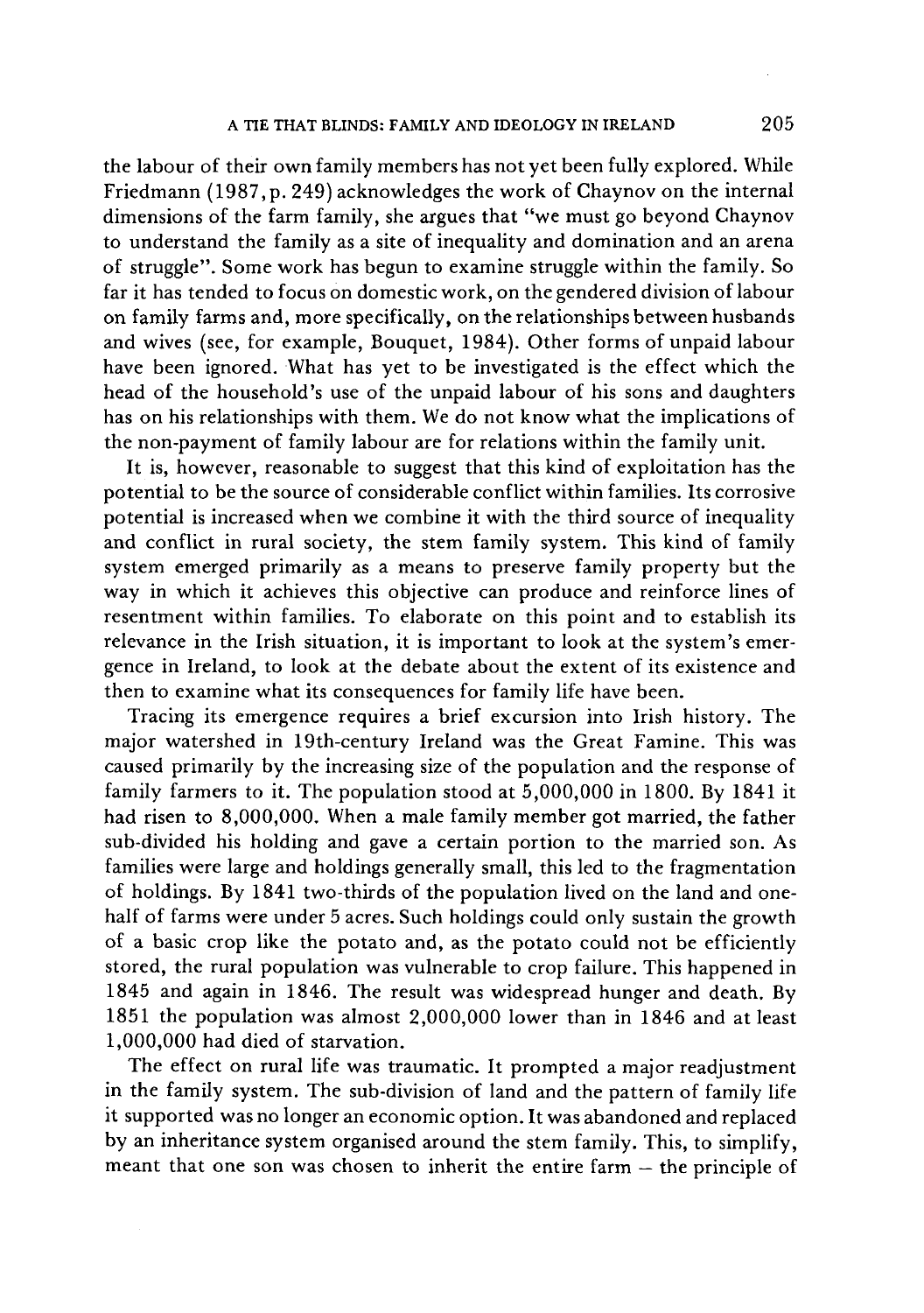impartibility of inheritance. Though in theory the chosen heir was the eldest son, there is some evidence that in Ireland this was not always the case (see  $\acute{O}$  Grada, 1980, also Lyons, 1973, pp. 51-52). The rest of the family however were, effectively speaking, dispossessed. Although provision was to be made for them, in the Irish context this in reality meant emigration. As Inglis (1987, p. 174) remarks, "it was in the economic interests of those who remained on the farm that all unnecessary labour, especially daughters, emigrate if they did not intend to remain single".

The stem family has been an issue of some controversy in Irish historical and sociological writings. The main point at issue is the extent of the system and especially its prevalence in the West of Ireland. For Fitzpatrick (1983, p. 362), "stem family succession practices . . . were widespread throughout rural Ireland before 1914, but unusually prevalent along the western seaboard". Gibbon and Curtin (1978), by contrast, argue that while the stem family was the norm in areas of medium size farms, it was relatively rare in poorer parts of the West such as Mayo. Hannan and Hardiman (1978, p. 9) claim that while the stem family system may have been slower in establishing itself in the West effectively speaking it was in operation by the 1900s. For our purposes here it is sufficient to note that while there may be conflicting interpretations of the data there does seem to be some consensus that the stem family was fairly widespread in rural Ireland in the early part of this century (see Gibbon and Curtin, 1978, p. 445, also Harris, 1988).

The stem family emerged as a particular solution to a particular problem. But as a solution it is, as Todd (1985) has argued, a mass of contradictions. It succeeds in the major objective of ensuring the transfer of family property and, through that, it "combats the fragmentation of peasant holdings" (ibid., p. 61). But while it solves this problem it appears to open new lines of tension in the society through those whom it marginalises. It "simultaneously creates a rigid family core, shaping and stifling the individual in its vertical structure, and free men (sic) who are rejected by the domestic group and have no previously defined place in society" (op. cit., p. 65). It makes provision for them to be accommodated, for example, through emigration but as this is an enforced requirement rather than a free choice it is a potential source of resentment and tension. To examine this aspect of the adoption of the stem family system we need to consider the responses of those marginalised by it.

The emergence of this family system in Ireland tends to be portrayed as a rational and relatively painless adaptation to changed economic circumstances, a frictionless accommodation to the despotism of economic facts. Brown (1981, p. 21) argues that fathers "faced the prospect that most of their offspring would be forced to emigrate, if not with equanimity then with a resigned consciousness that no other course was possible". But was it so easy? The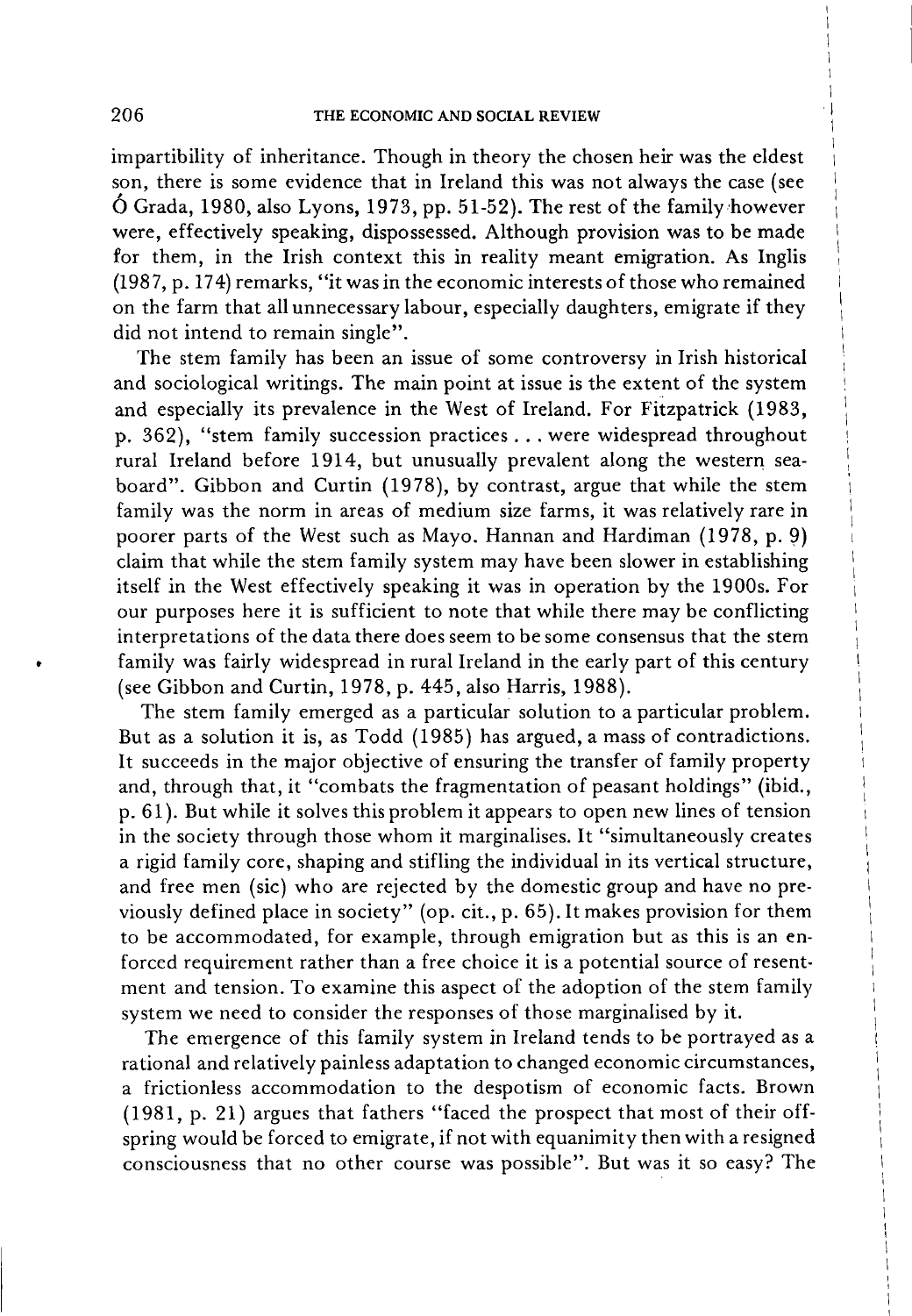costs of the adjustment tend to be downplayed by historians mainly because of the existence of what they would regard as compensatory mechanisms for non-inheriting siblings (see, for example, Fitzpatrick, 1982, pp. 63-64 and 1986). These included the use of dowry money to provide an education, mainly for daughters, and to finance emigration. These may have cooled potential discontent but the system was a vulnerable one as the problem of acquiring sufficient resources to compensate non-heirs still remained (Arensberg and Kimball, 1968, p. 149).

The stem family also gave immense power to the father as he decided to whom the land would be passed and when this would happen. If, for example, the eldest son was not considered a suitable heir, he decided which of the other sons would inherit. If, on the other hand, the eldest son was considered suitable, he was not given an education. This meant that the only alternative to remaining under the control of the father was an unskilled and poorlypaid labouring job in the city (Harris, 1988, p. 429). In effect the inheriting son became a captive. The exercise of such power had the potential to create considerable tensions within families and the evidence from the fictional writing of the time suggests that it did. Gibbon (1973, p. 490), for example, claims that "almost every serious novel on Irish rural life dealt with a fatherson or father-daughter conflict". Harmon (1977, p. 151), reviewing this literature, says that "the choice facing the children of such harsh, authoritarian fathers, short of killing them with a blow of a loy, is to knuckle down to the brutalizing servitude of the small farm or to leave home". He talks about the social desolation created by this system — the restrictive life, the social and sexual deprivation, the stiffling of imagination and the acceptability of the "killing of one's Da" (ibid., p. 157). An attempted patricide is, for example, the theme of J.M. Synge's *Playboy of the Western World.* 

Whatever about the position of inheriting sons, the options for family members who did not inherit were more limited and for the most part much bleaker. The stem family system produced, in the words of Brown (1981, p. 21), "a social order that allowed no significant role in the countryside for the sons and daughters who neither inherit the land nor make an appropriate marriage". "An option firmly closed to them", he argues (ibid., p. 25), "was the choice of finding a fulfilling role at home". The consolidation of this kind of family system was accompanied by a decline in the off-farm economy and produced, what Hannan and Hardiman (1978, p. 8) have called, "an apparently abrupt and convulsive process of marginalisation of a large section of the farm population". The choice for the marginalised was a stark one — either to be marginal and unfulfilled at home or to emigrate. Each solution had its own dangers.

The high costs of this choice are evident in statistics on mental health.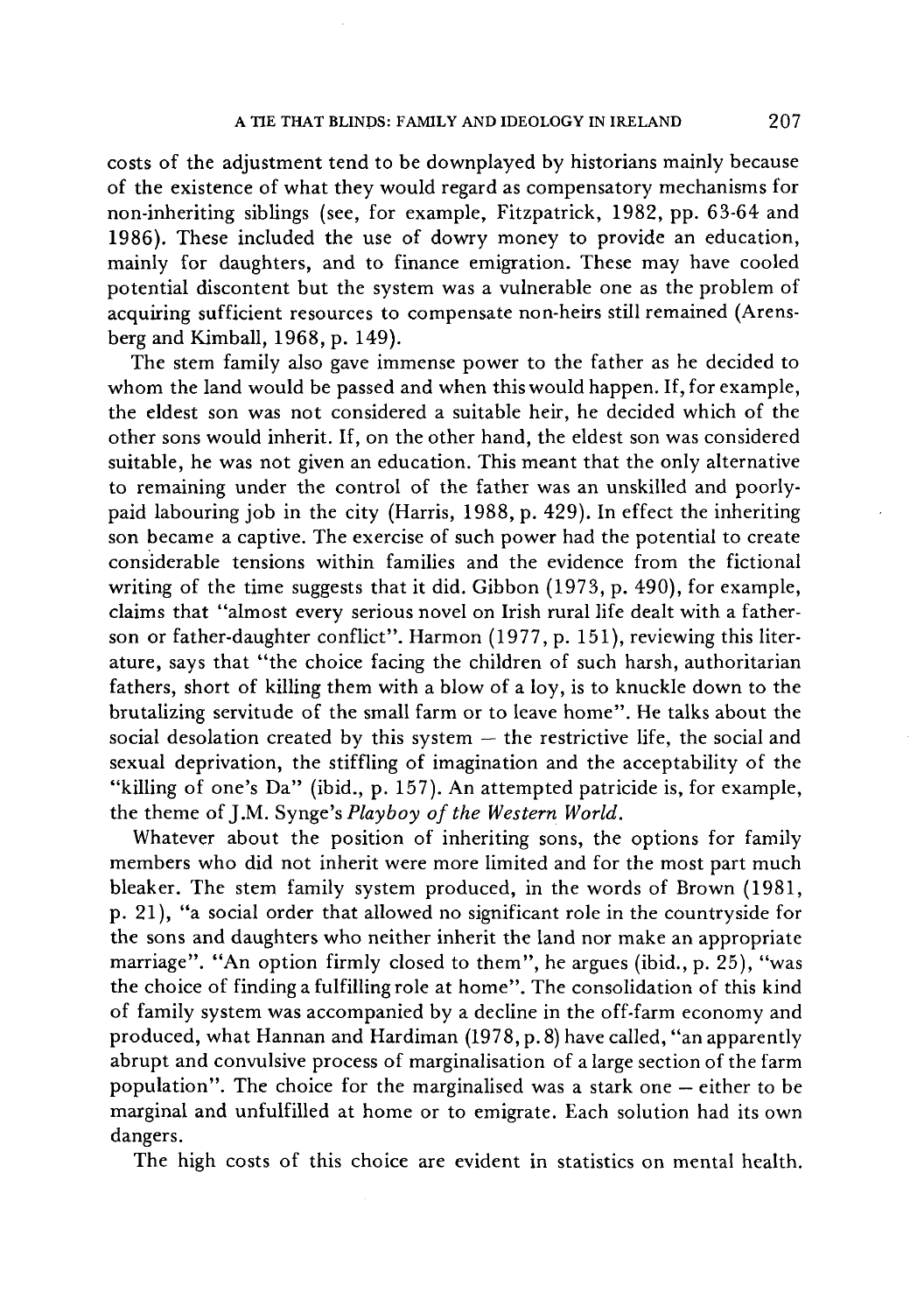Non-inheriting sons and daughters who took the "option" of emigration at the turn of the century faced a situation of poverty that many did not survive. As Robins (1986, p. 125) puts it, "unskilled and resourceless, living in the most oppressive conditions, many of the earlier arrivals [in the US] never achieved either occupational or property mobility and remained firmly at the bottom of the social ladder". Many of them, expelled by the stem family system in Ireland, simply emigrated to the mental hospitals of the United States. In 1903 Irish emigrants made up 16 per cent of the foreign-born white population of the United States and 29 per cent of such people in the asylums (ibid., p. 121). "They came", Robins (op. cit., p. 125) argues, "from a life of hardship to one of far greater deprivation: many of them became casualties".<sup>3</sup>

The alternative of staying at home was not much safer. At the turn of the century the populations of workhouses and of prisons had fallen. By contrast those of the mental asylums was increasing rapidly. Between the famine of 1845/46 and 1914 the national population declined by one-third but the numbers in public asylums increased seven-fold. The increases were particularly striking along the Western seaboard. Those in the asylums were mainly young, single people from peasant and farming backgrounds (Finnane, 1981, p. 135), in other words, those marginalised by the re-organisation of family life. They paid a personal price for the adoption of the stem family system. The price, quite literally, was madness.

Indeed it may be possible to extend Brown's (1987) argument about the Russian peasant's use of the mental hospital to the Irish situation. She found that the pattern of admissions to asylums varied with the need of the peasant economy for labour. If demand for labour was high, admissions were low. If demand was low, admissions were high. "In most cases", she argues (ibid., p. 312), "the decision to institutionalize an individual has been less a product of that person's ability to benefit from the institution than a reflection of the needs of the group which has had the primary responsibility for the individual's care". The increase in admissions to asylums in the early part of each year, for example, can be explained as the actions of families who "could no longer afford to feed them nor tolerate their disruptive presence around the crowded hearth" (op. cit., p. 317). It is certainly part of Irish "folklore" that the use of mental hospitals to dispose of "surplus" children was an important resource in the preservation of the inheritance system in rural Ireland. A son, inheriting from the father and bringing a wife into a farm which could only offer a subsistence income, may not always have been pleased with the presence of

**<sup>3.</sup> Robins would not share the analysis I have outlined here. For him the cause of the high rates of mental illness among emigrants was because they decided to settle in cities rather than in rural areas (Robins, 1986, p. 124).**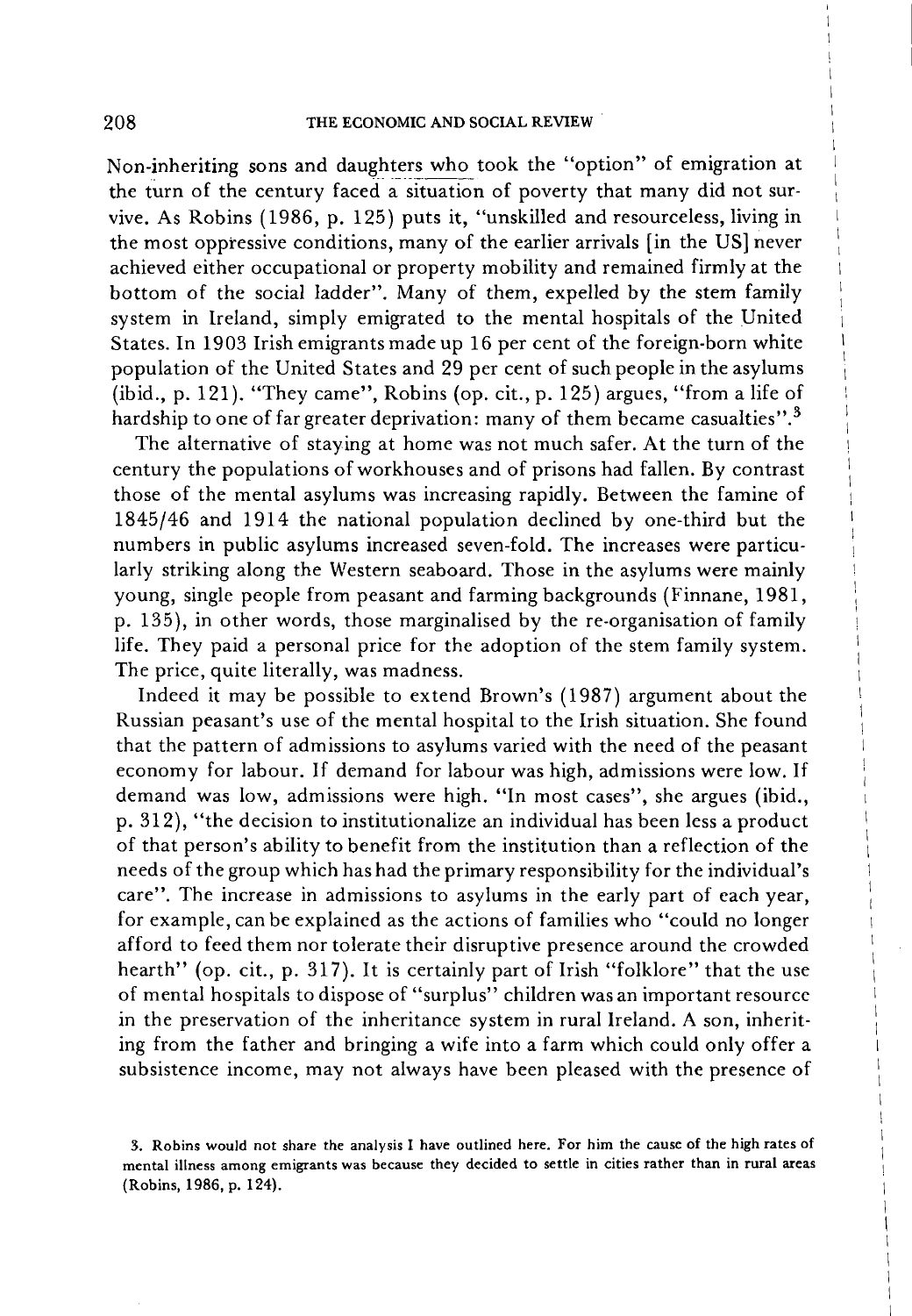### A TIE THAT BLINDS: FAMILY AND IDEOLOGY IN IRELAND

his unmarried and ageing brothers and sisters in the household. Commitment to a mental hospital may have seemed an attractive solution in these circumstances. It would be wrong to conclude that this use of the asylum was callous or unfeeling. As Brown (op. cit.,p. 324) indicates, it was just "one more painful weapon in the arsenal of survival".

### V CONCLUSION

In this article I have outlined three sources of inequality and conflict in late 19th- and early 20th-century Irish society. If they are considered together they suggest that the lines of fissure and of disruption in the society were not primarily through classes but between and through families. This is a very different situation from the one implied by an official ideology which gives a central role to the ideal of the united and happy family. But it does tell us why there was a need for such an ideology. In a situation where, as Lee (1973, p. 5) tells us, "the integrity of the family was ruthlessly sacrificed generation after generation to the priority of economic man, to the rationale of economic calculus", a certain degree of concealment was, at the very least, required.

The need was for an ideology which both denied and displaced the conflicts and tensions created by the nature of the family system. The one which emerged met this need. In post-Independence Ireland this ideology, which had its roots in rural Ireland, was carried to the political centre by the rural élites who "colonised" the capital city of Dublin and who steadily took over many of the key positions in the civil service and in state bodies. Post-Independence Ireland became, in Garvin's (1974) phrase, a "periphery-dominated centre". Through this an ideology which emerged to deny family-centred conflicts and inequalities became part of the official ideology of the new nation.

Two questions remain about this ideology. One is about the role of the Catholic Church and Catholic teaching in Irish society. This has been a major preoccupation in the analysis of the family but it is, in itself, insufficient to explain the family-centred ideology. As Kennedy (1973) has shown for the late 19th century, Irish Catholics were not prisoners of their church. They were prepared to ignore those aspects of its teaching, such as the encouragement of early marriage, which did not suit them. To the extent that the Catholic Church is a factor here, it is not, in my view, a matter of the Catholic Church shaping the ideology of the society. It was a matter of native Catholics using selected parts of their Church's teaching to support an ideology which had been chosen for material rather than spiritual reasons.

The second question is why this ideology has persisted when so many of the material conditions which gave rise to it have changed. Ireland is no longer a rural-based agricultural society but an urban-based semi-industrial one. Yet an ideology which gives a central place to an ideal of the family, and one

209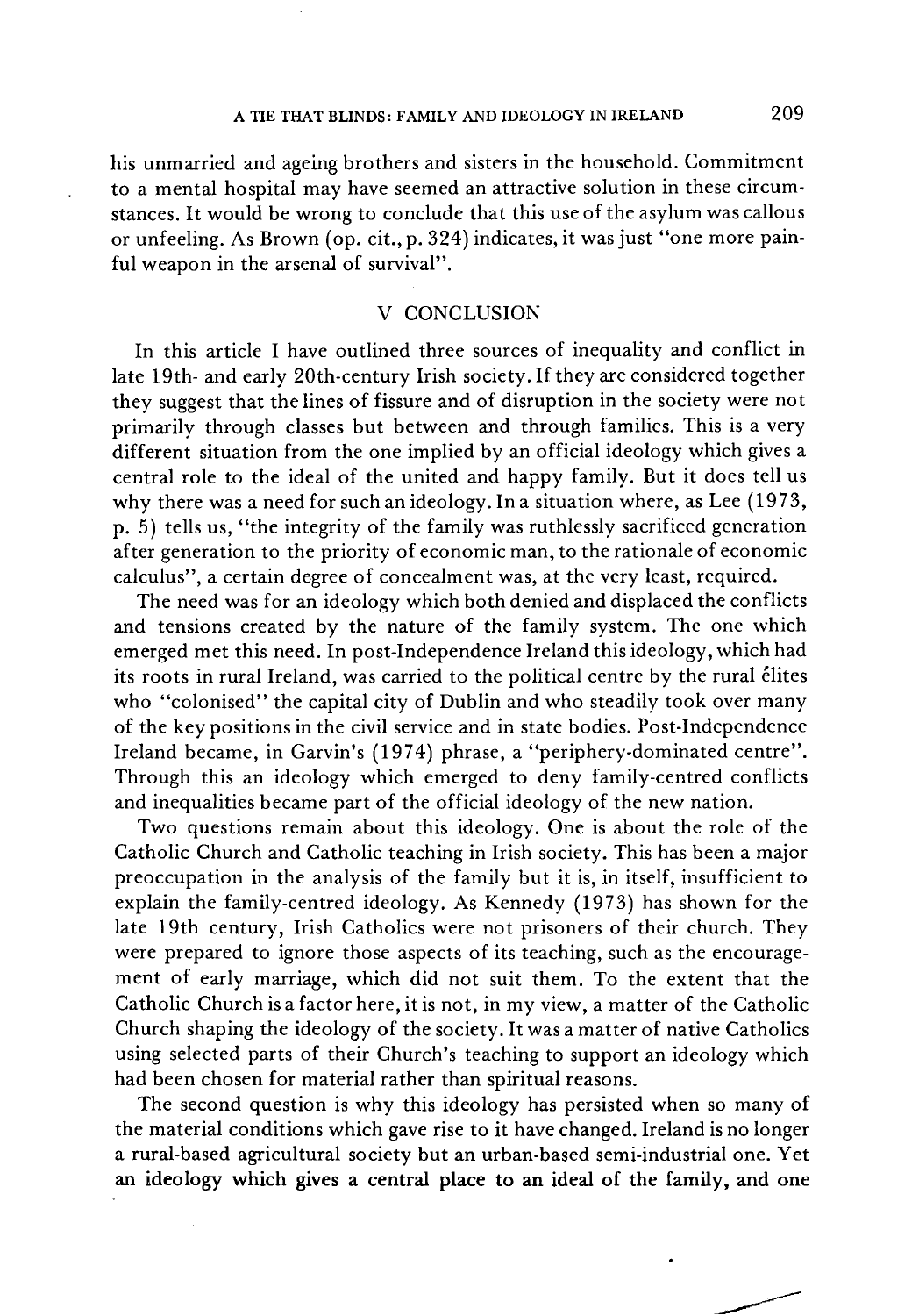which emerged from an older Ireland, still persists. As recent referenda show, it continues to be a major obstacle to the creation of a modern pluralist state.

#### *REFERENCES*

- **AGSI (Association of Garda Sergeants and Inspectors), 1982.** *A Discussion Document Containing Proposals for a Scheme of Community Policing,* **Dublin: AGSI.**
- **ARENSBERG , C.A., and S.T. KIMBALL, 1968.** *Family and Community in Ireland,* **Mass: Harvard University Press (originally published 1940).**
- **BEAMES, M.R., 1978. "Rural Conflict in Pre-famine Ireland: Peasant Assassinations in Tipperary, 1837-1847",** *Past and Present,* **No. 81, pp. 75-91.**
- **BELL , D., 1983. "Community Studies: The Social Anthropological Heritage and Its Popularity in Ireland",** *International Journal of Sociology and Social Policy,* **Vol. 1, No. 1, pp. 22-36.**

**BOUQUET, M., 1984. "Women's Work in Rural South-West England", inN. Long (ed.),**  *Family and Work in Rural Societies,* **London: Tavistock, pp. 143-159.** 

- **BROWN, J. , 1987. "Peasant Survival Strategies in Late Imperial Russia: The Social Uses of the Mental Asylum",** *Social Problems,* **Vol. 34, No. 4, pp. 311-329.**
- **BROWN, T., 1981.** *Ireland A Social and Cultural History,* **London: Fontana.**
- **CURTIN, C , 1988. "Social Order, Interpersonal Relations and Disputes in a West of Ireland Community", in M. Tomlinson, T. Varley and C. Mc Cullagh (eds.),** *Whose Law and Order: Aspects of Crime and Social Control in Irish Society,* **Belfast: Sociological Association of Ireland, pp. 76-91.**
- **FINNANE, M., 1981.** *Insanity and the Insane in Post-Famine Ireland,* **London: Croom Helm.**
- **FITZPATRICK, D., 1982. "Class, Family and Rural Unrest in Nineteenth-century Ireland", in P.J. Drudy (ed.),** *Ireland: Land, Politics and People,* **Cambridge: University Press, pp. 37-75.**
- **FITZPATRICK , D., 1983. "Irish Farm Families before the First World War",** *Comparative Studies of Society and History,* **Vol. 25, No. 2, pp. 339-374.**
- **FITZPATRICK, D., 1986. "A Share of the Honeycomb: Education, Emigration and Irishwomen",** *Continuity and Change,* **Vol. 1, No. 2, pp. 217-234.**
- **FRIEDMANN, H. , 1980. "Household Production and the National Economy: Concepts for the Analysis of Agrarian Formations",** *Journal of Peasant Studies,* **Vol. 7, No. 2, pp. 158-184.**
- **FRIEDMANN, H., 1987. "The Family Farm and the International Food Regimes", in T. Shanin (ed.),** *Peasants and Peasant Societies,* **London: Blackwell, pp. 247-258.**
- **GARVIN , T., 1974. "Political Cleavages, Party Politics and Urbanisation in Ireland: The Case of the Periphery-Dominated Centre",** *European Journal of Political Research,*  **Vol. 2, pp. 307-327.**
- **GIBBON, P., 1973. "Arensberg and Kimball Revisited",** *Economy and Society,* **Vol. 2, pp. 479-498.**
- **GIBBON, P., and C. CURTIN , 1978. "The Stem Family in Ireland",** *Comparative Studies in Society and History,* **Vol. 20, No. 3, pp. 429-453.**
- **HANNAN, D., and N. HARDIMAN, 1978. "Peasant Proprietorship and Changes in Irish Marriage Roles in Late Nineteenth Century Ireland", Dublin: Economic and Social Research Institute, (unpublished seminar paper).**

210